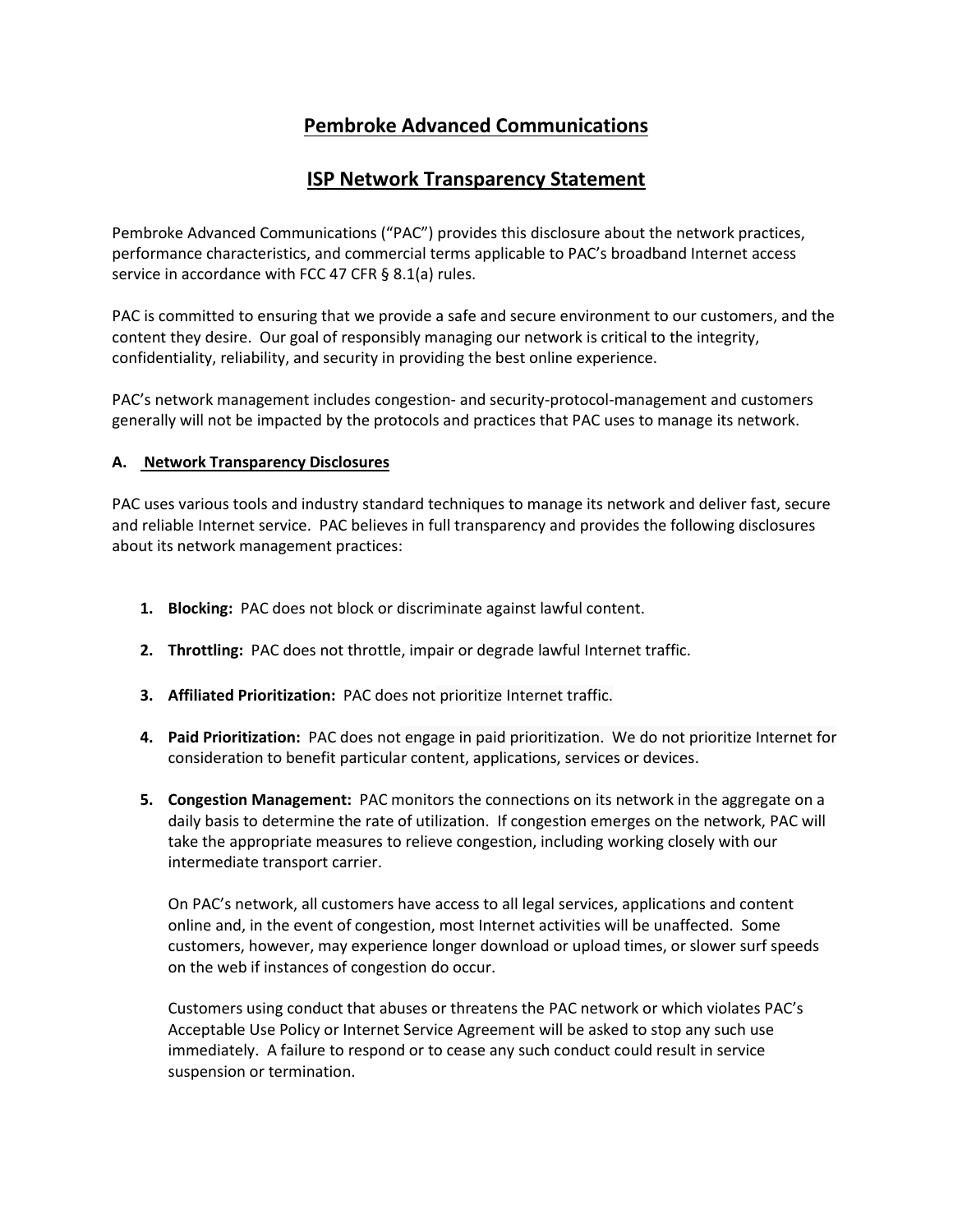PAC's network and congestion management practices are 'application-agnostic', based on current network conditions, and are not implemented on the basis of customers' online activities, protocols or applications. PAC's network management practices do not relate to any particular customer's aggregate monthly data usage.

PAC monitors its network to check for abnormal traffic flows, network security breaches, malware, loss, and damage to the network. If a breach is detected or high volume users are brought to light by complaint, PAC provides notification to the customer via email or phone. If a violation of PAC's policies has occurred and such violation is not remedied, PAC will seek to suspend or terminate that customer's service.

- **6. Application-Specific Behavior:** Except as may be provided elsewhere herein, PAC does not currently engage in any application-specific behaviors on its network. Customers may use any lawful applications with PAC.
- **7. Device Attachment Rules:** There is a limit of one (1) DHCP session per account. For best results a router or other proprietary network gateways used on the PAC broadband network should be provided by PAC. Customers may attach devices of their choosing to their wired or wireless routers, laptops, desktop computers, video game systems, televisions, or other network-enabled electronics equipment. However, customers are responsible for ensuring that their equipment does not harm PAC's network or impair the service of other customers. PAC is not responsible for the functionality or compatibility of any equipment provided by its customers. Customers are responsible for securing their own equipment to prevent unauthorized access to PAC's broadband network by third parties and will be held responsible for the actions of such third parties who gain unauthorized access through unsecured customer equipment.
- **8. Network Security:** PAC knows the importance of securing its network and customers from network threats and annoyances. Network monitoring consists of abnormal traffic flow detection, congestion, security breaches, malware, loss, and damage to the network. PAC promotes the security of its network and patrons by protections from such threats as spam, viruses, firewall issues, and phishing schemes. PAC also deploys spam filters in order to divert spam from an online customer's email inbox into a quarantine file while allowing the customer to control which emails are identified as spam. Customers may access the spam files through the email. Spam files are automatically deleted if not accessed within 14 days.

As its normal practice, PAC does not block any protocols, content or traffic for purposes of network management, but PAC may block or limit such traffic as spam, viruses, malware, or denial of service attacks to protect network integrity and the security of our customers.

#### **B. Network Service Performance**

**1. Service Description:** PAC has a FTTH network of nearly 300 miles covering 100% of its service area to both residential and business subscribers. Our digital fiber network is capable of offering speeds as high as 1 Gig at affordable prices, including a hosted VoIP solution and also IPbased high definition television on one of the most technically advanced platforms.